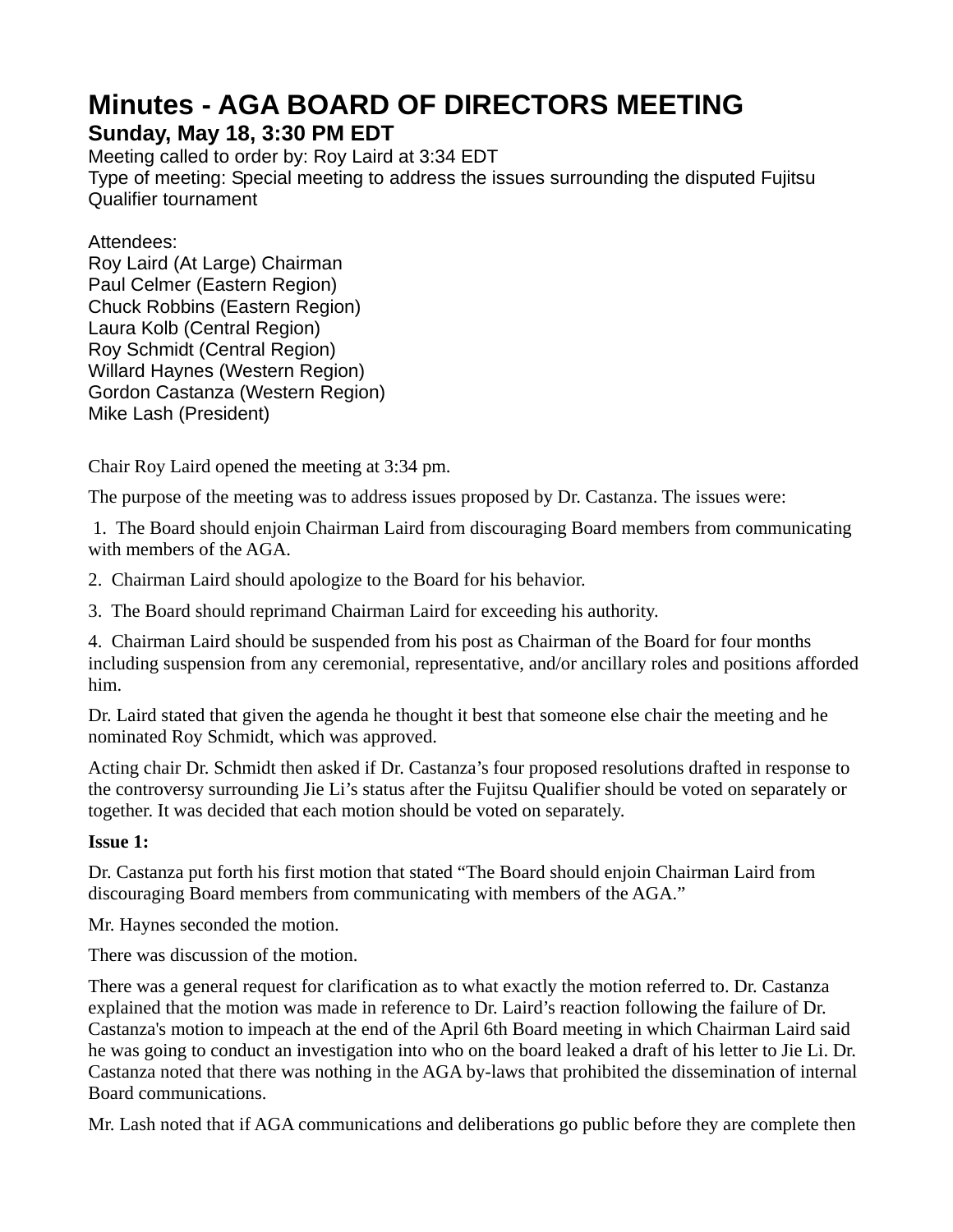the Board and leadership have a trust problem amongst themselves. Dr. Laird pointed out that it is legitimate for the Chair to discourage people from leaking confidential information. Dr. Castanza accepted an amendment to change the word "enjoin" to "reprimand" for clarity. Dr. Castanza also offered to work on drafting policies concerning confidential communications. Dr. Schmidt wondered if perhaps the real issue here is the manner in which Mr. Laird's note communicated his disapproval of the prematurely released information.

The motion was voted on with Castanza and Haynes in favor, Celmer, Kolb, and Schmidt opposed, and Laird and Robbins abstaining. The motion did not pass.

Dr. Schmidt noted that the Board should develop a policy to keep this kind of premature release of information from occurring. Dr. Castanza volunteered to draft Operating Principles for a policy on privacy of internal Board communications, and this offer was accepted.

#### **Issue 2:**

Dr. Castanza proposed the motion: "Roy Laird should apologize for his behavior."

Mr. Celmer asked Dr. Castanza to clarify the motion. Dr. Castanza explained that Dr. Laird should apologize to the board for his behavior regarding overturning President Lash's ruling on the Fujitsu qualifier tournament, and his lack of timely response to Jie Li's requests for an explanation. Mr. Celmer noted that Dr. Laird had already apologized in a recent letter to the Board. Dr. Laird took this opportunity to say that "I do apologize again to the Board. I feel on the procedural issue I let you guys down, but I did feel that you would approve of the action." Dr. Castanza stated that he thought Dr. Laird violated AGA by-laws. Dr. Laird stated in response: "I agree there were no provisions in the Bylaws for what I did and I apologize for that." Furthermore, Dr. Laird stated that he did try to communicate and negotiate with Mr. Li but he was unable to make any progress, and he reiterated his apology.

Both Dr. Castanza and Dr. Schmidt expressed the view that Dr. Laird's communications with Mr. Li seemed to reflect a lack of understanding of Asian culture, and may have been inadvertently provocative in that way.

Mr. Lash noted that Mr. Li's verbal communication to him (Mr. Lash), confirmed Mr. Li's written communication in that Mr. Li felt that he had tried for about a month to communicate with the AGA but he did not get a satisfactory response and the longer he waited the more upset he became.

Dr. Laird responded that he did send two emails to Mr. Li in that intervening month that explained to Mr. Li that the Board was drafting a response and that a full and complete response would be forthcoming.

Mr. Lash responded that from Mr. Li perspective, he still was not getting a specific response to his concerns about exactly how the disputed decision came about and what was the authority behind the decision. Dr. Schmidt noted that some of Dr. Laird's communications to Mr. Li seemed more focused on justifying the action rather than apologizing, and this might have contributed to Mr. Li's displeasure. Dr. Laird noted that part of the cautious and slow response was prompted by the need to take special care since Mr. Li had threatened legal action. Dr. Castanza thought that Mr. Li was thinking more hypothetically than seriously preparing legal action. Dr. Laird once again apologized for not seeking Board approval in this matter, and wished he had sought more guidance.

Mr. Lash noted that no one had as yet discussed the damage this matter has done to the office of AGA president and how badly the president was treated. Mr. Lash continued, stating that "If the Board does not respect the power and controls of the president, the AGA has a problem. This matter is about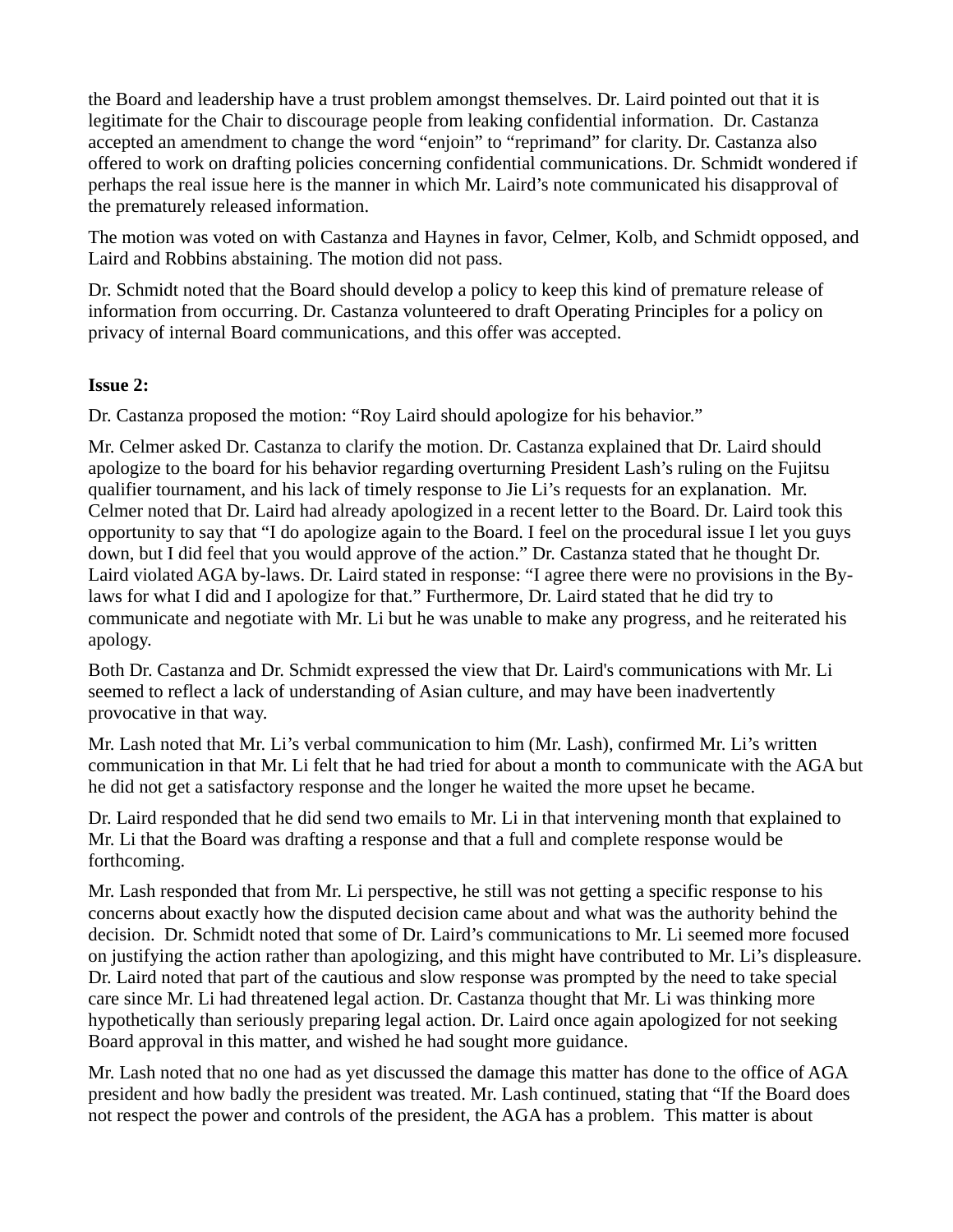respect and organizational integrity." Dr. Castanza stated that in his motion to impeach at the April 6th Board meeting he specifically pointed out the transgression on Presidential powers enumerated in the Board By-Laws.

Dr. Castanza asked that Dr. Laird's emailed apology be included into the minutes. Dr. Laird's apology as emailed to the board May  $17<sup>th</sup>$ , 2008 was as follows:

Chairman Laird mentioned that "I owe you all an apology, and reviewing my e-mails, I think it's true. I acted in the urgency of the moment, assuming but not confirming your support, and now we have all this trouble. I apologize to each of you for every moment you have wasted on this issue. Honestly, I do not feel solely responsible, and I can't say the action itself was wrong. But I'm sorry that I didn't find a better way through all of this."

A discussion of the relevance of the motion began, since all agreed Dr. Laird had already apologized.

Dr. Schmidt asked Dr. Castanza's motion be amended to read: "The Board accepts Roy Laird's apology to the Board and president Lash for Dr. Laird's conduct during the Jie Li matter."

Mr. Haynes seconded the motion.

The vote was Castanza, Celmer, Haynes, Kolb, Schmidt in favor, and Laird and Robbins abstaining. The motion passed.

Issue 3:

Dr. Castanza made the motion: "I move that the Board reprimand Chairman Laird for exceeding his authority."

Willard Haynes seconded the motion.

Mr. Celmer stated that he will wait to vote on Laura Kolb's motion that is more specific yet has a similar purpose to the motion put forth by Dr. Castanza. Dr. Castanza responded that he thought the motion was clear enough given the context of the discussion the Board had been having.

Dr. Schmidt noted that Dr. Laird's actions clearly exceeded his authority, so there was no question of ambiguity in the motion.

The vote was Castanza, Celmer, and Schmidt in favor, and Kolb, Laird, Haynes, and Robbins abstaining. The motion did not pass.

#### **Issue 4:**

Dr. Castanza proposed the motion: "Chairman Laird should be suspended from his post as Chairman of the Board for four months including suspension from any ceremonial, representative, and/or ancillary roles and positions afforded him."

The motion did not receive a second.

#### **Laura Kolb Motion on disapproval:**

Laura Kolb had to leave the meeting. Mr. Haynes proposed a motion on behalf of Ms. Kolb regarding release of a public statement as follows:

"We recognize (1) that Board Chair Roy Laird was faced with a situation that he honestly and reasonably believed required urgent action, (2) that he attempted to act in the best interest of the AGA when he reversed the disqualification of Mr. Jiang in the recent Fujitsu Qualifier, and (3) that he decided to take this action in consultation with one member of the Board, Chuck Robbins. The Board disapproves of the fact that Dr. Laird acted without attempting to consult with the whole Board first, and we trust that such unauthorized action will not happen again."